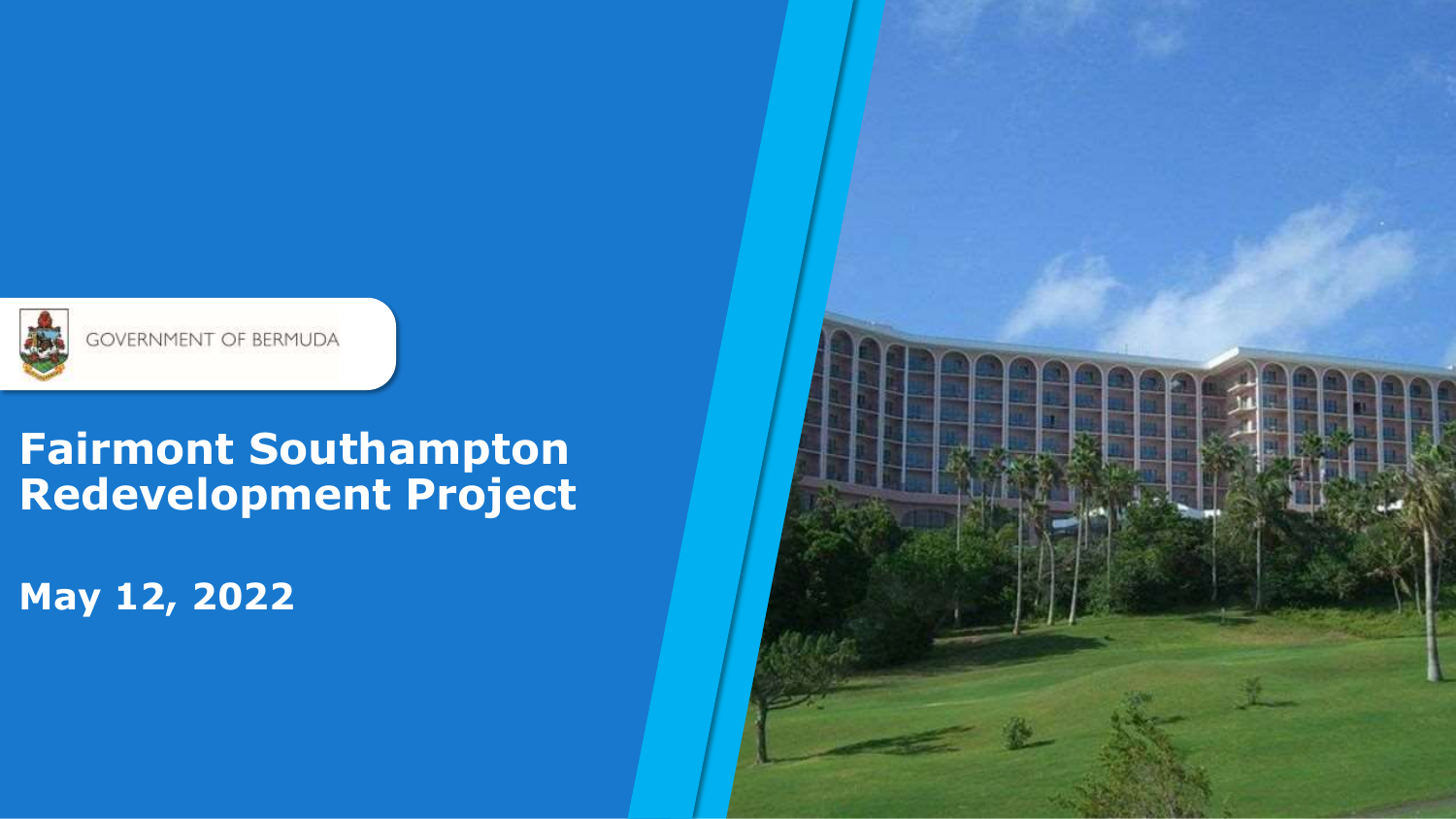## **National Priority**

"Properties like the Fairmont Southampton, which was the largest private employer in Bermuda are a national priority…Without it we do not have sufficient visitor numbers, our attractiveness as an IB jurisdiction is reduced and all of the businesses that support it suffer" – The Hon. E. David Burt JP, MP – Premier and Minister of Finance

"The redevelopment of the Fairmont Southampton is of national importance and is a critical part of the overall economic recovery of Bermuda…It is estimated that the average annual contribution to Bermuda's GDP, by having the hotel open is \$100m per annum which equates to \$1.5 billion during the 15 Year concession period" – The Hon. Vance Campbell JP, MP – Minister of Tourism

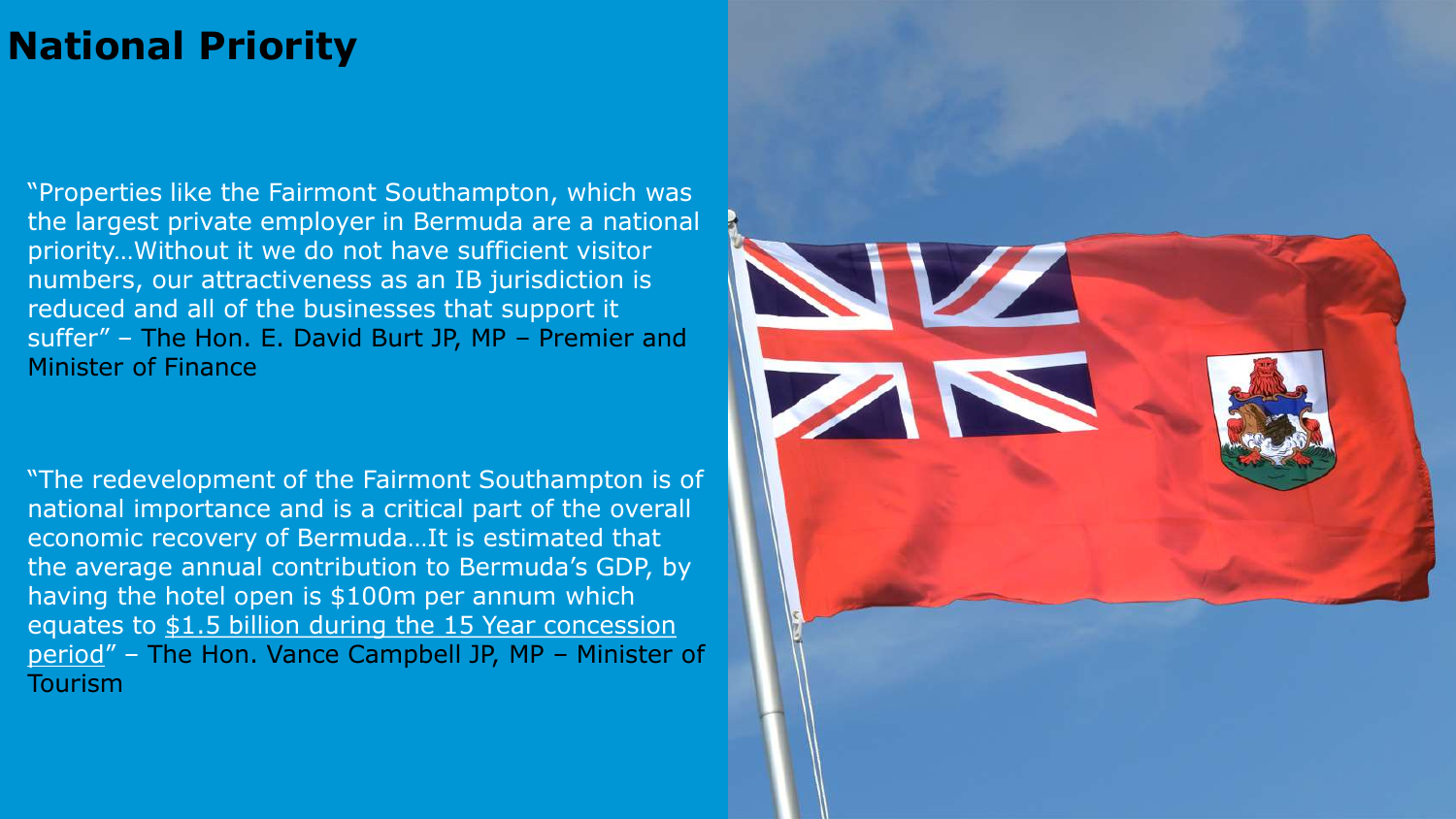If there is no hotel operating there are no taxes

The Government will earn more money with the hotel reopened with the tax relief passed by the House of Assembly than if it were to remain closed

The recently passed legislation brings us one step closer to construction starting on this National Priority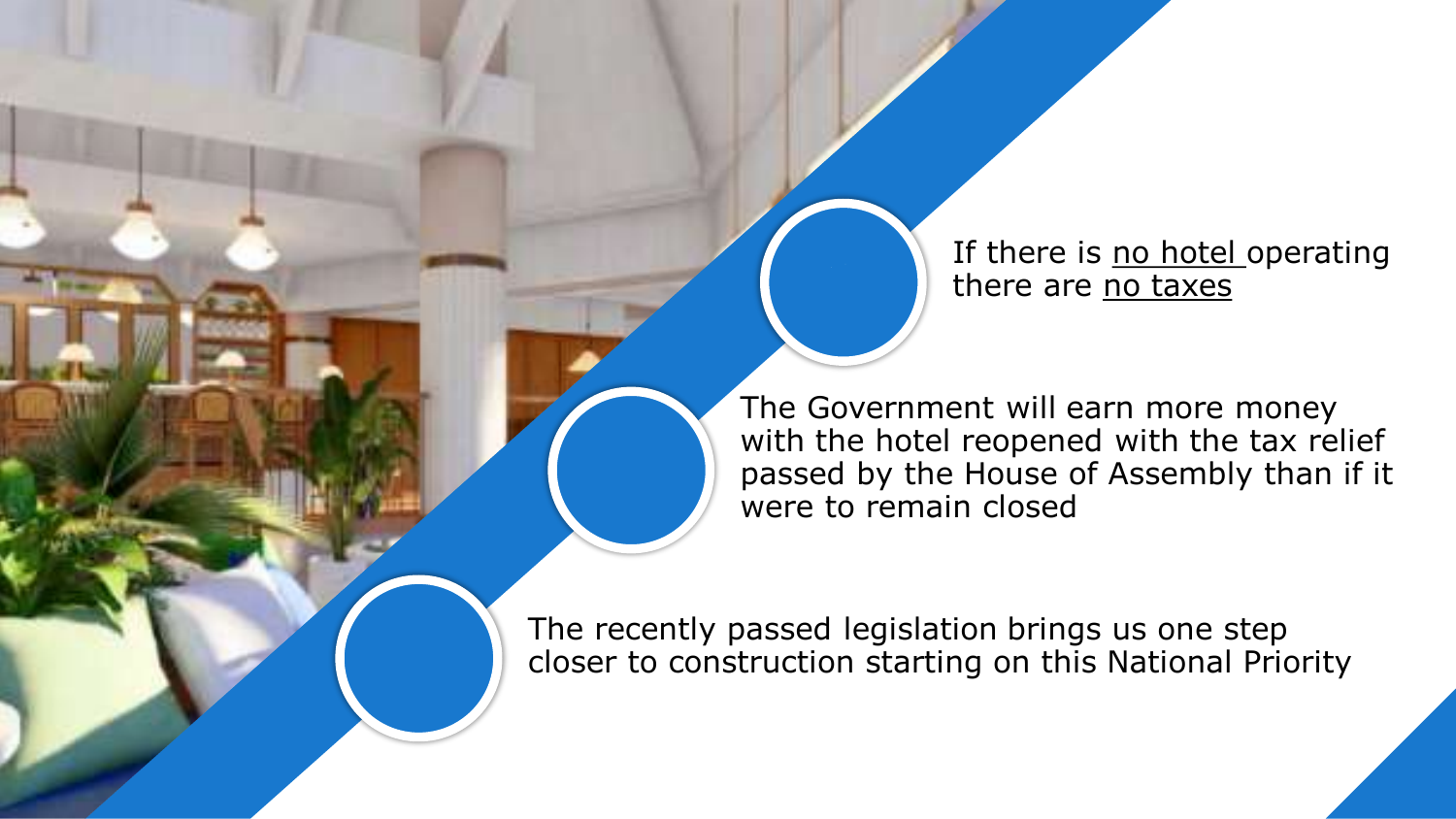## **Impact Of Hotel Closure**



Prior to its closure Fairmont Southampton was responsible for

- 25% of the local hotel room inventory
- over 55k visitor air arrivals for the year,
- Filling 9% of total airplane seats



The average visitor arriving by air spends approx. 6x more than those arriving by cruise



Since the closure of Fairmont Southampton in March 2020 it is estimated to have resulted in the loss of approx.

- 80k visitor air arrivals
- \$112m in visitor spending
- \$3m in BTA fees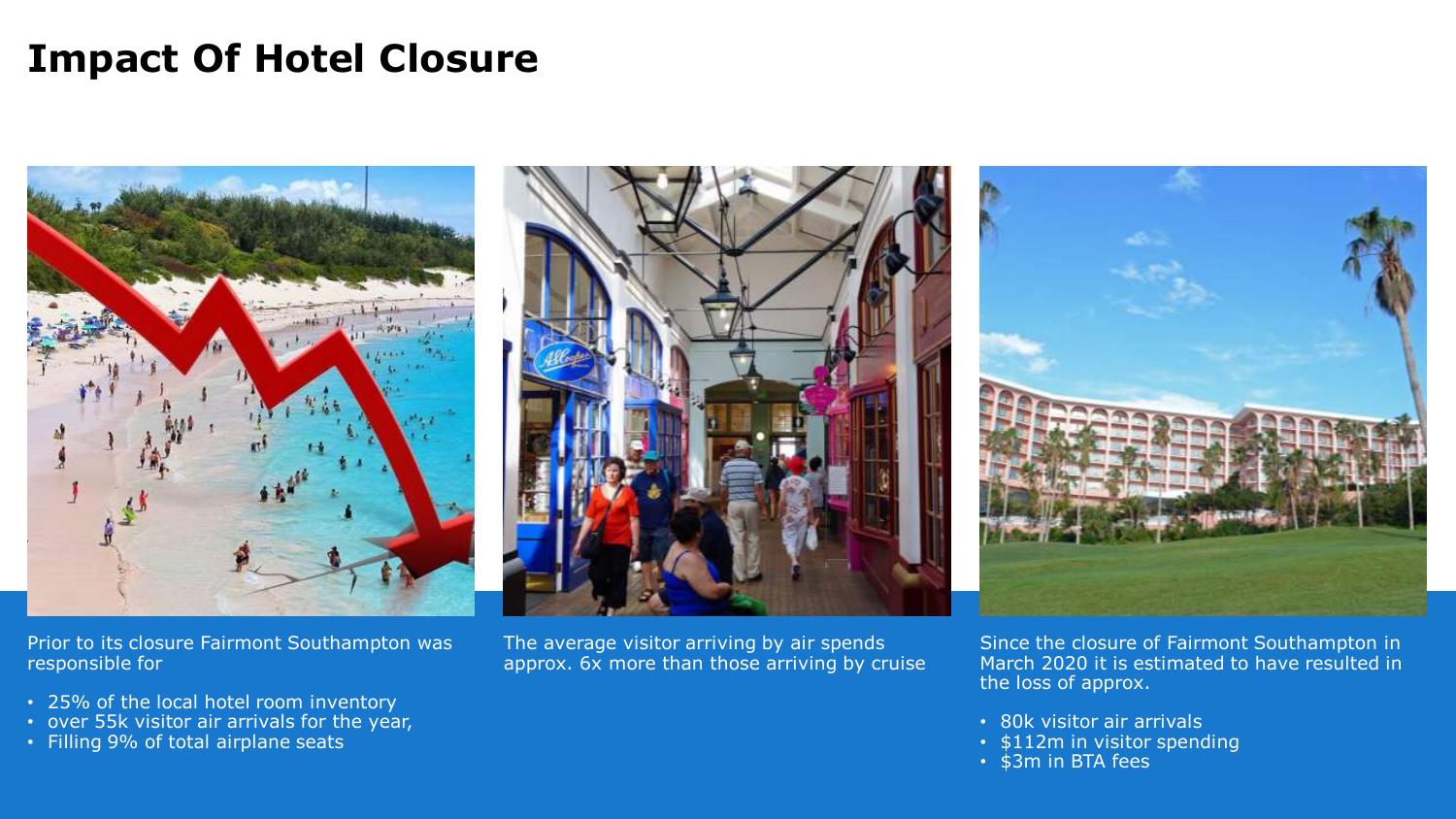## **Current State Of Tourism**

#### **2019 vs 2021**

|      | <b>Hotel</b><br><b>Occupancy</b><br><b>Rate</b> | <b>Leisure</b><br><b>Air</b><br><b>Arrivals</b> | <b>Air</b><br><b>Capacity</b> | <b>Total</b><br><b>Spend By</b><br><b>Air</b><br>Leisure<br><b>Visitors</b> | <b>Cruise</b><br><b>Arrivals</b> |
|------|-------------------------------------------------|-------------------------------------------------|-------------------------------|-----------------------------------------------------------------------------|----------------------------------|
| 2019 | 61%                                             | 191.4k                                          | 579.7k                        | \$395.2m                                                                    | 535.6k                           |
|      |                                                 |                                                 |                               |                                                                             |                                  |
| 2021 | 37%                                             | 55.2k                                           | 237.1k                        | \$122.6m                                                                    | 14.2k                            |

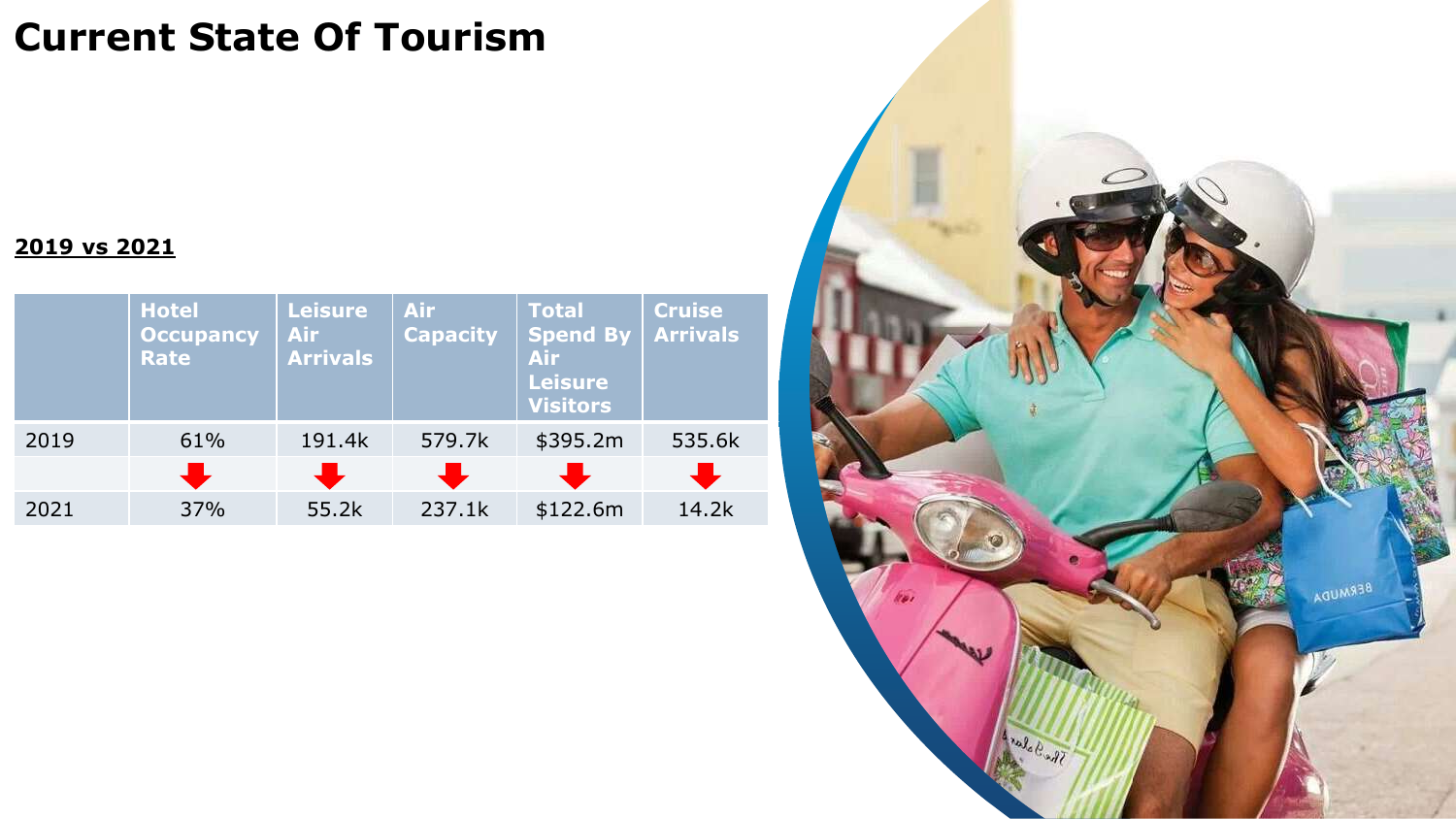## **Hotel Development Challenges**

- It is difficult for hotels to make money in Bermuda and we must do all that we can to change that to increase bed capacity in Bermuda
- Bermuda has a high cost of business operations and additional support is needed for successful hotels
- Most of our competitor jurisdictions offer tax concessions far in excess of what is offered in Bermuda.
- Foreign investors invest in projects where their money is welcomed and can produce the best return – they are choosing to invest in other jurisdictions

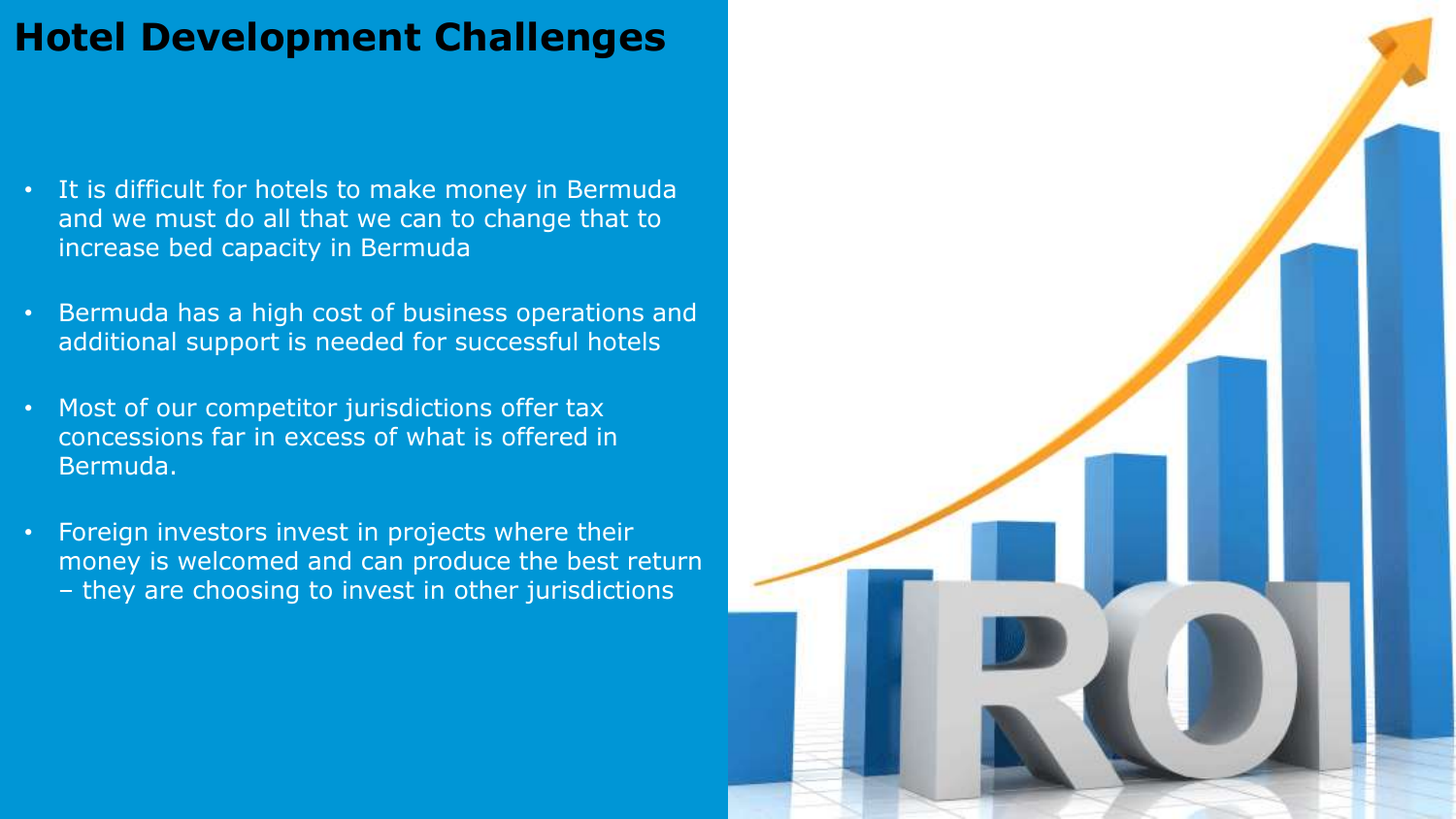#### **Hotel Development Support In Other Jurisdictions**



#### **Barbados**

- Grants similar and more expansive relief for hotel development
- Offers 15 years of customs duty and investment tax credits
- 2019 966k visitors
- Sandy Lane, The Fairmont Royal Pavilion, Sandpiper



#### **Bahamas**

- Duty free entry of approved construction materials , furnishings, and fixtures for hotel development
- Exemption of real property tax for the first 20 years of operation
- 2019 7.2m visitors
- Atlantis, Baha Mar, Four Seasons Ocean Club



#### **St. Lucia**

- Grants concessions for a period of not more than 25 years
- 2019 1.2m visitors
- Sugar Beach, Jade Mountain Resorts



#### **Turks and Caicos**

- Expanded their hotel concession to 25 years in 2016
- 2019 1.6m visitors
- The Ritz Carlton, The Somerset, Point Place

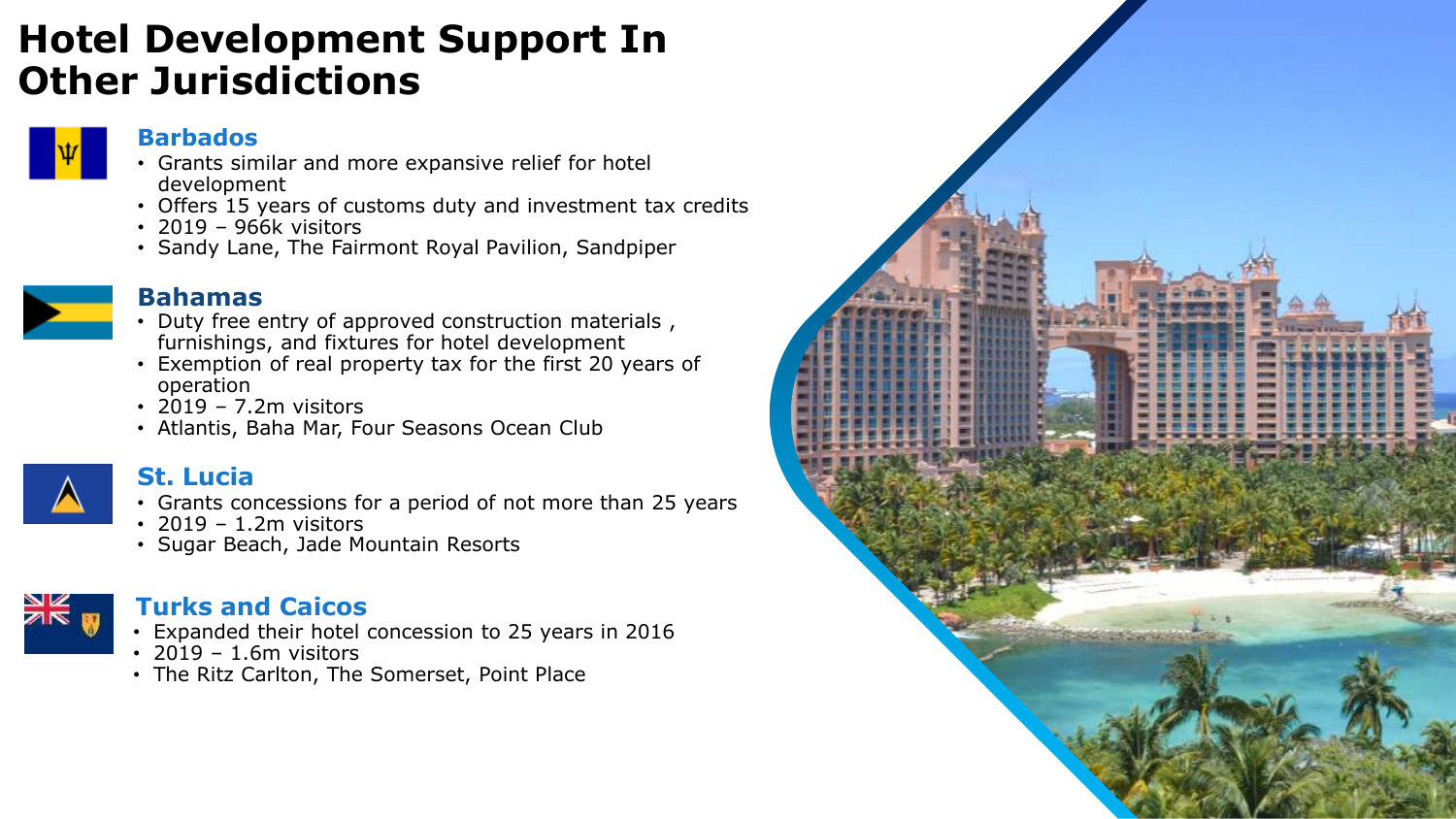

## **Getting the Project Started After the Pandemic**

- In 2019 there was an agreement to provide Government Support to redevelop the Fairmont Southampton. That agreement expired in December 2020.
- In 2021 the developers came back with a project that expanded in size and scope
- The Government aimed to come to an agreement by December 2021, to start construction so the hotel could be open for the 2023 tourism season.
- The more time that went on the more difficult finding an agreement became
	- Supply chain challenges due to the pandemic
	- Increased shipping and material costs due to global inflation
	- Increasing interest rates making financing more difficult

Demand the developers downsize the project to remove the additional amenities

Enhance the Government's credit support to ensure that this redevelopment took place and the hotel reopened

Require the developers to put even more additional equity into the project than the additional equity they had already committed since 2019

Chose to not re-open the hotel and let it sit there

The Government decided to enhance the support to the hotel so that the hotel could secure financing to commence redevelopment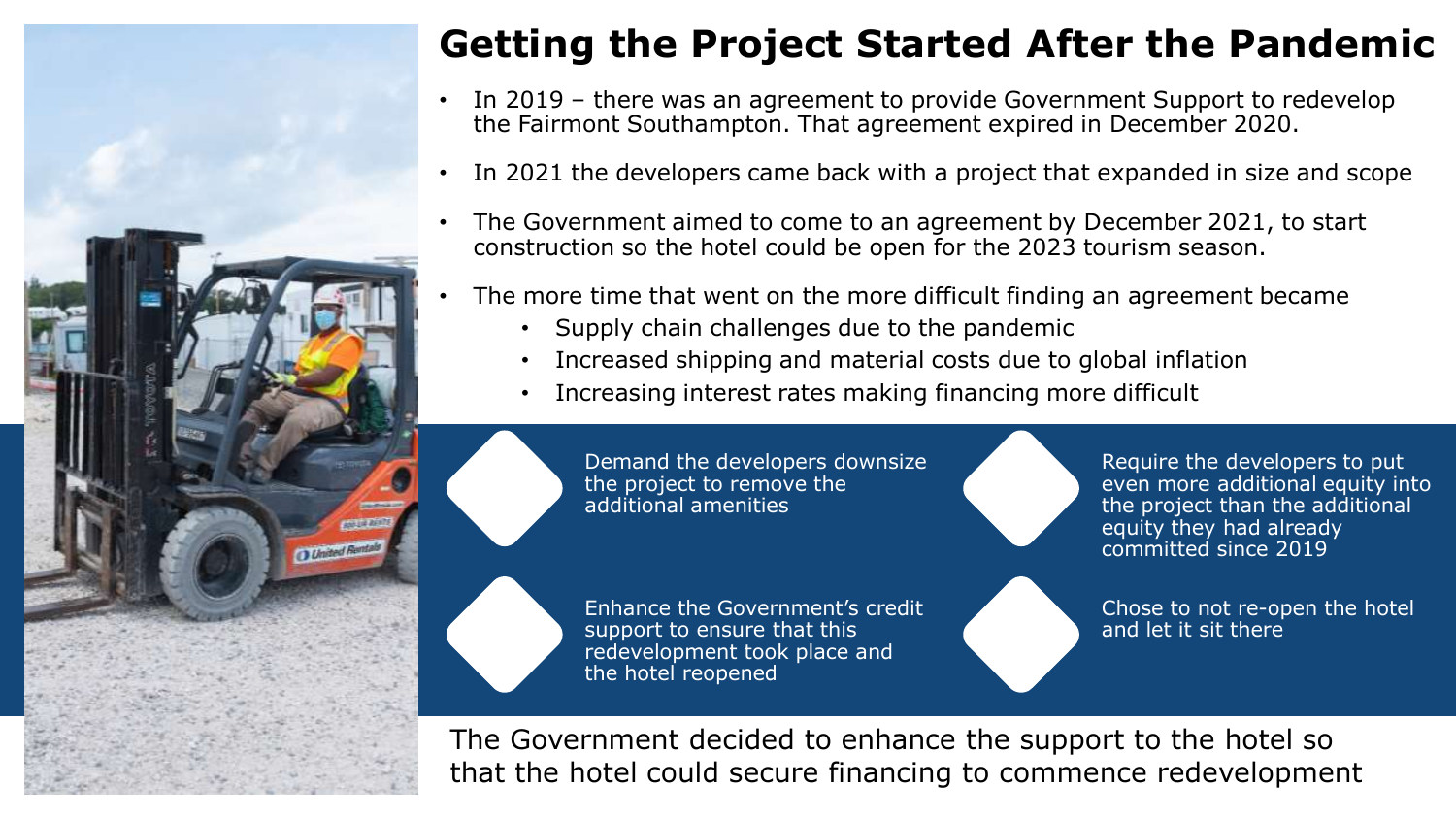

During negotiations for the redevelopment of the hotels, the Government secured enhanced benefits for Bermudians:



#### **Profit Sharing**

As part of the new hotel agreement 10% of profits in excess of the equity invested into the project will be shared with Bermudians and will be placed into the Bermuda Trust Fund

#### **The New Agreement to Support Jobs**

| <b>Year Of</b><br><b>Deal</b> | <b>Guarantee</b><br><b>Amount</b> | Guarant<br>ee Term | <b>Estimated</b><br><b>Project</b><br><b>Cost</b> | <b>Guarantee</b><br><b>To Project</b><br><b>Cost</b> |
|-------------------------------|-----------------------------------|--------------------|---------------------------------------------------|------------------------------------------------------|
| 2019                          | \$50 million                      | 10 Years           | \$300<br>million                                  | 17%                                                  |
| 2022                          | \$75 million                      | 15 Years           | \$376<br>million                                  | 21%                                                  |



#### **Nation Of Owners**

As part of the negotiation process the Government secured agreement that the developers would allow residents to invest up to \$10 million into the hotel

#### **Potential Reduced Guaranteed Amount**

If the investment opportunity is fully subscribed the Government Guarantee exposure will be reduced to \$65 million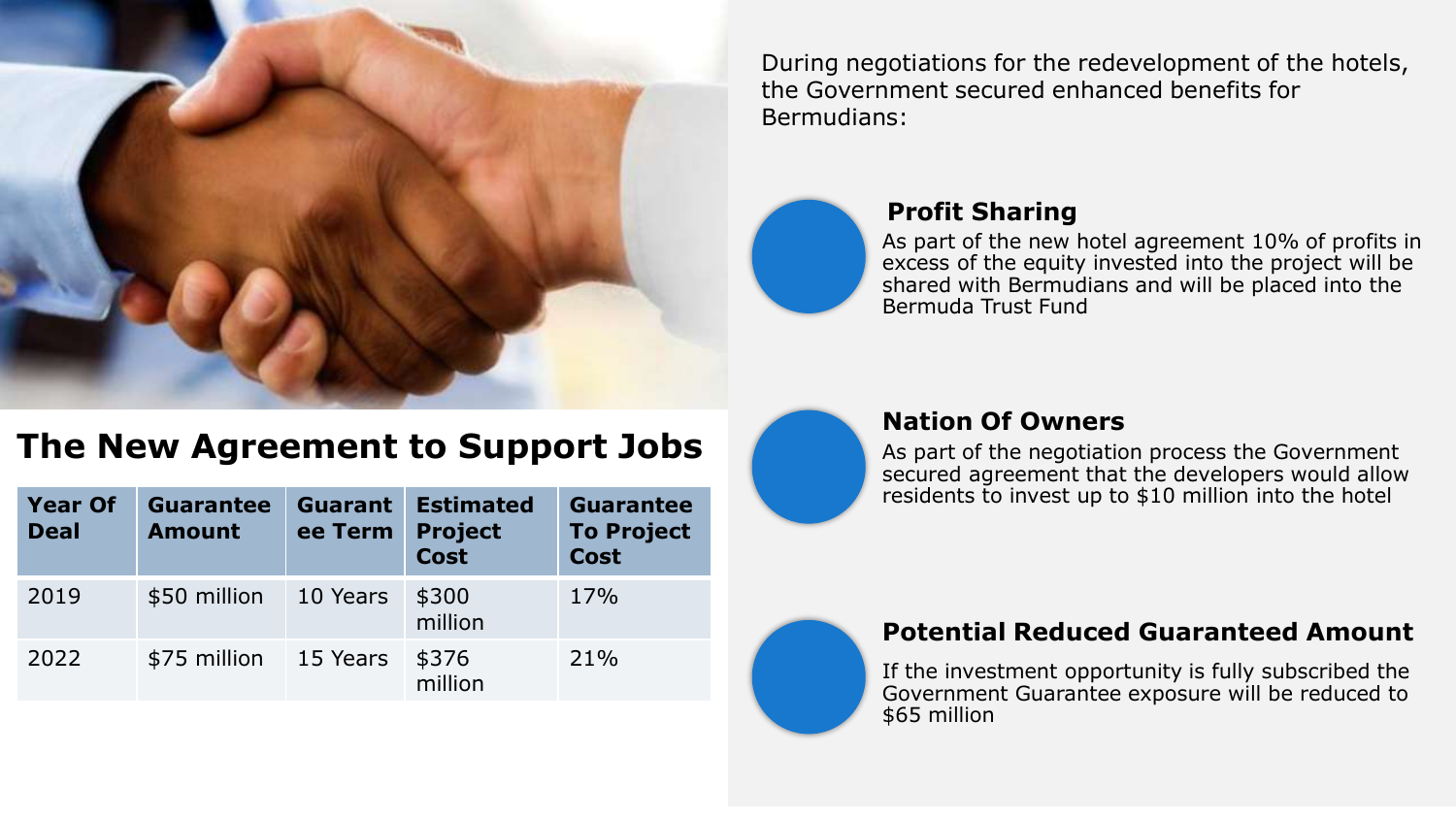

Guarantee maximum amount will be \$75 million with the potential to be reduced to as low as \$65 million

The repayment of the TIF loan will be generated from the taxes collected through the operation of the hotel

#### **How Does The Government Guarantee Work?**

The Fairmont Southampton Hotel is to be supported by a maximum \$75 million Government Guarantee of the estimated total project cost of \$376 million

This is the first time in decades most of the debt funding for a hotel redevelopment project (\$220 million) will come from overseas lenders

Tax Incentive Financing is common in many development projects around the world



The estimated \$121 million of tax relief over 15 years will not go to into the pockets of the developer, it must first be used to repay the loan guaranteed by the Government.



As the tax-relief funds are used to repay the loan – the Government Guarantee amount is reduced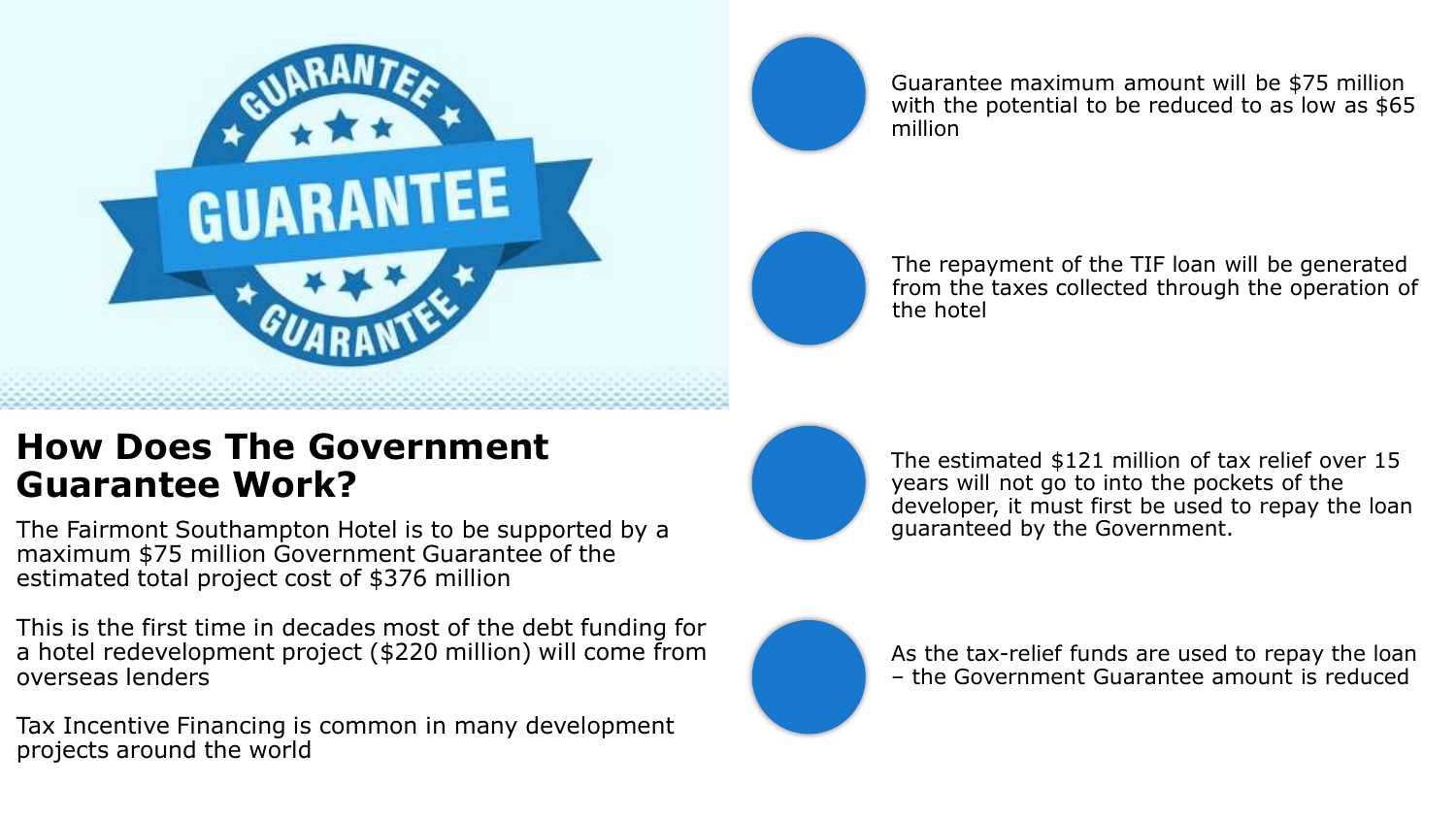## **What Can Go Wrong**

There is an identified risk to the Government that this guarantee could be called

The Government would then have to find the funds to either

- Buy out the other lenders and complete the renovation work
- Work with the senior lenders directly to complete the project

As this is not a new build, in case of any financial challenges, the renovations could be scaled back and still be in a position to benefit Bermuda

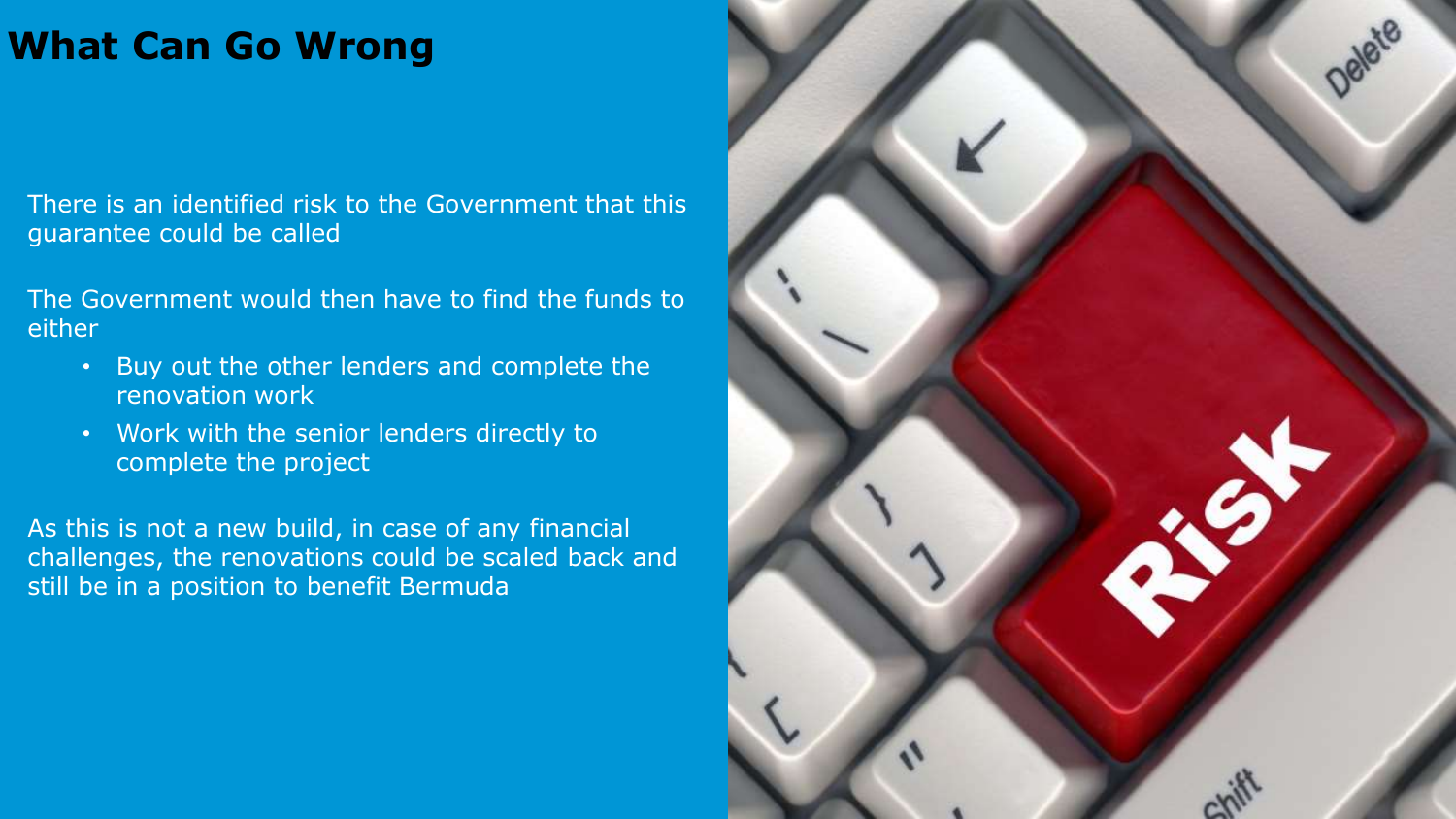#### **Addressing Misconceptions**

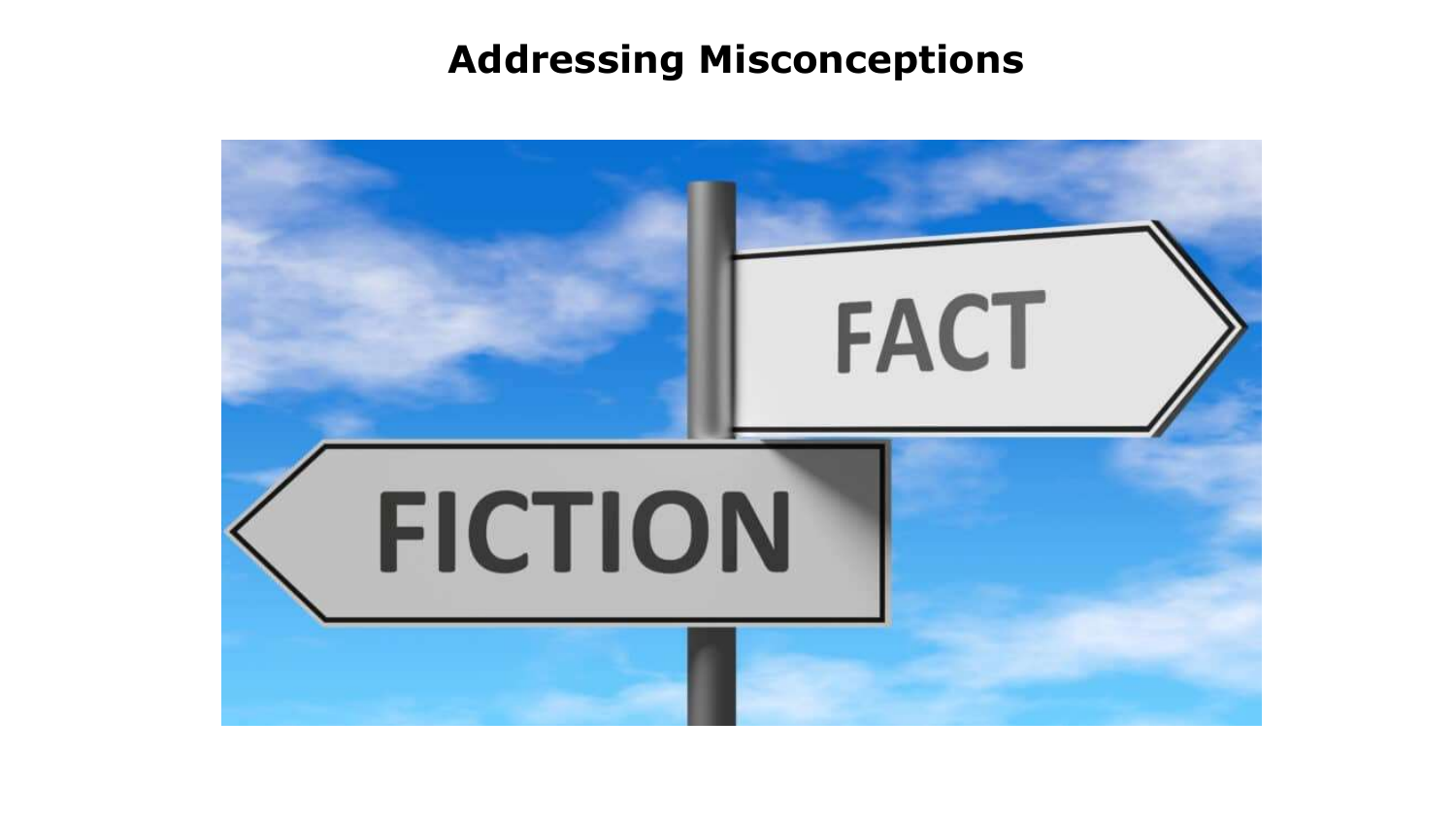## **Morgan's Point Deal Differences**

The former Government guaranteed 100% of the debt financing for the Morgan's Point project

The Morgan's Point project was not fully funded and did not contain protections for the taxpayers

The Government advised the Owners that any government support would require the redevelopment to be fully funded

The owners of the Fairmont Southampton have significant experience in the tourism industry

Since its inception Gencom has completed over \$7 billion of real estate transactions including the Rosewood Bermuda at Tucker's Point

The developers of the Morgan's Point project had no comparable experience in hotel development

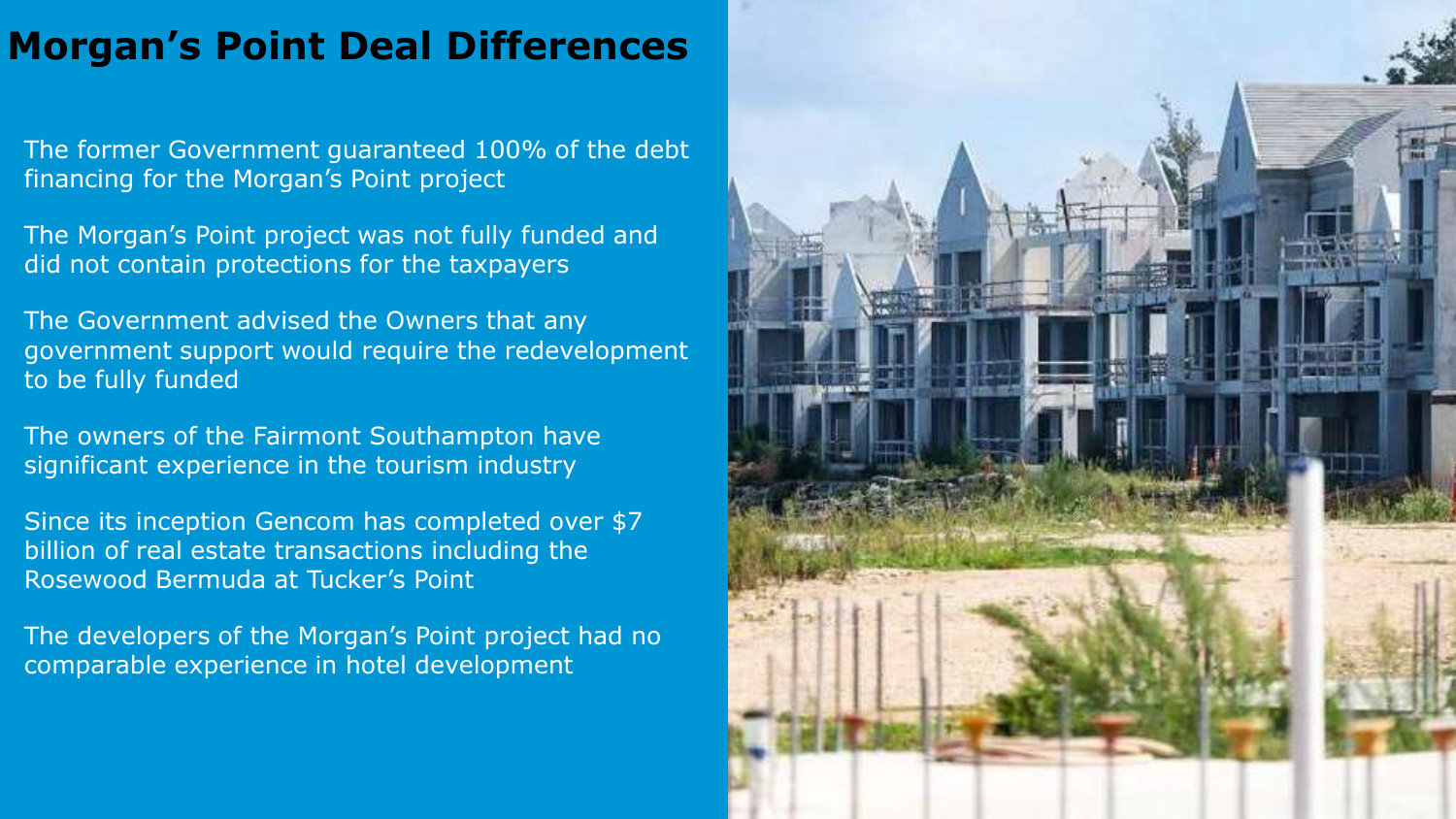## **Special Development Order**

Fairmont Southampton hotel was the subject of an SDO in 2009

The Order remains valid and subject to its provisions the owners are permitted to redevelop the property

Any development that proposes to go beyond the parameters of the 2009 SDO will be subject to the ordinary processes under the Planning legislation

The funding for this redevelopment project is for the hotel only and has nothing to do with future development

The Fairmont Southampton Act 2022 does not create an SDO for the development of the hotel building

The 2009 SDO DOES NOT approve 300 plus units to be added to the property.

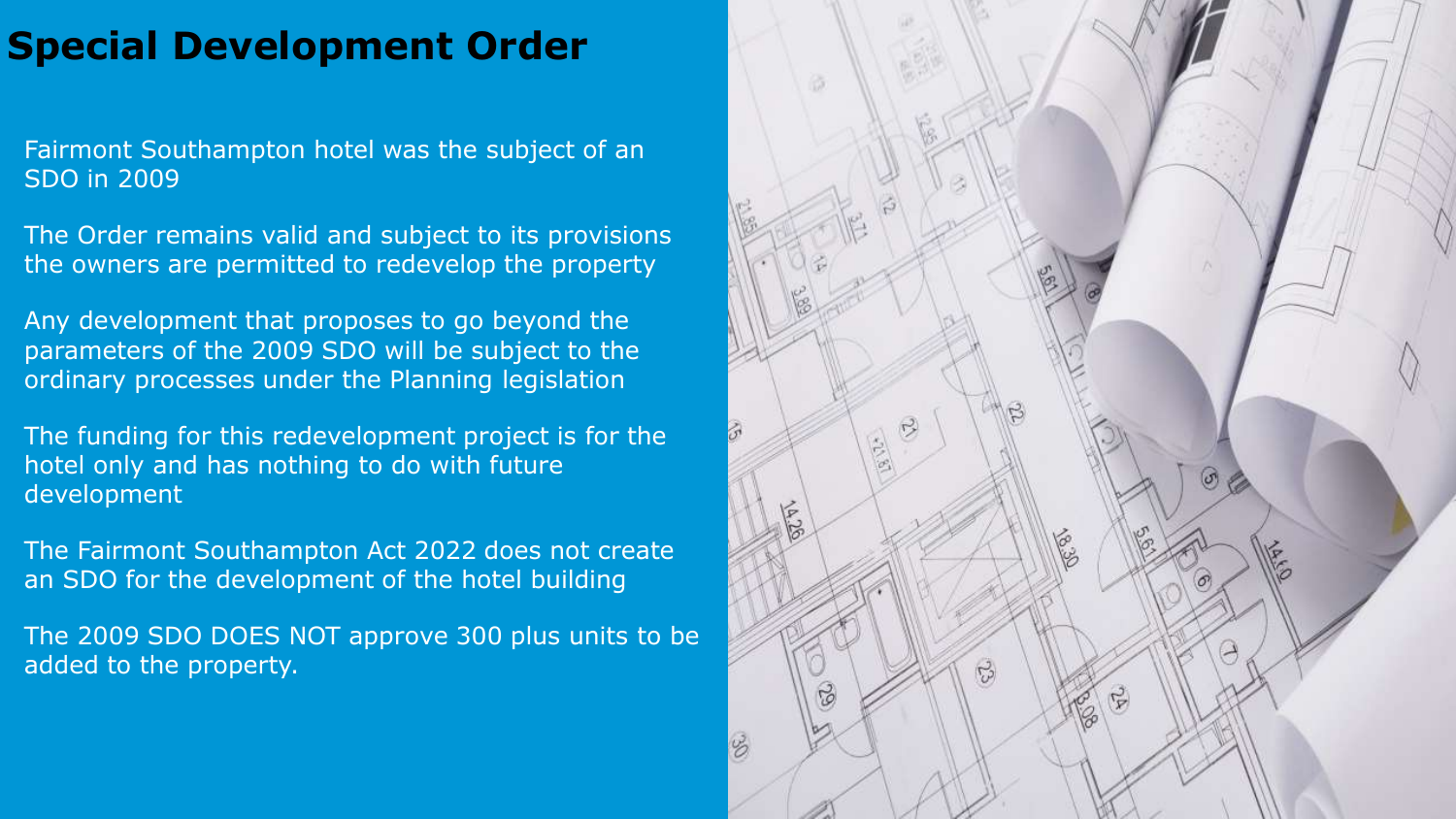#### **Government Revenue Impact**

The redevelopment of the Fairmont Southampton hotel, inclusive of the 15 year tax relief period, is **NOT** a money loser but rather a money **EARNER** for the Bermuda Government

Closed Hotel = **No Tax Revenue**

Re-opened Hotel = **Increased Revenue**

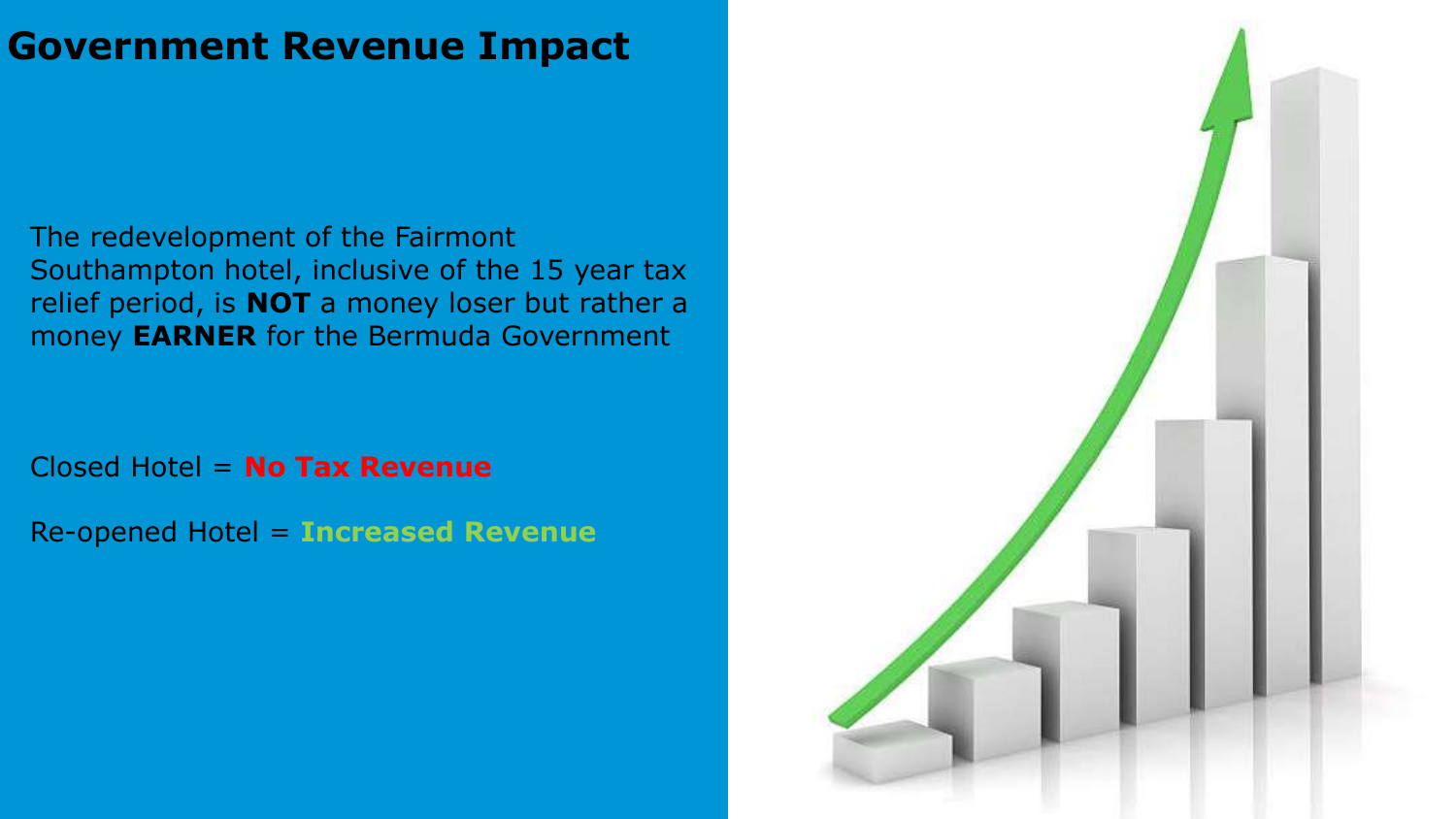

## **Economic Impact Of No Deal**

If the hotel is not redeveloped the impact to our economy is significant



#### **Construction Jobs**

There will not be 650 direct jobs in construction



**Hotel Jobs**

There will not be 800 total jobs when the hotel opens for operations

#### **Tourism Industry**

Hospitality businesses will not receive the additional revenue



#### **MMRG Payments**

We will likely continue to pay Skyport who have currently received over \$43 million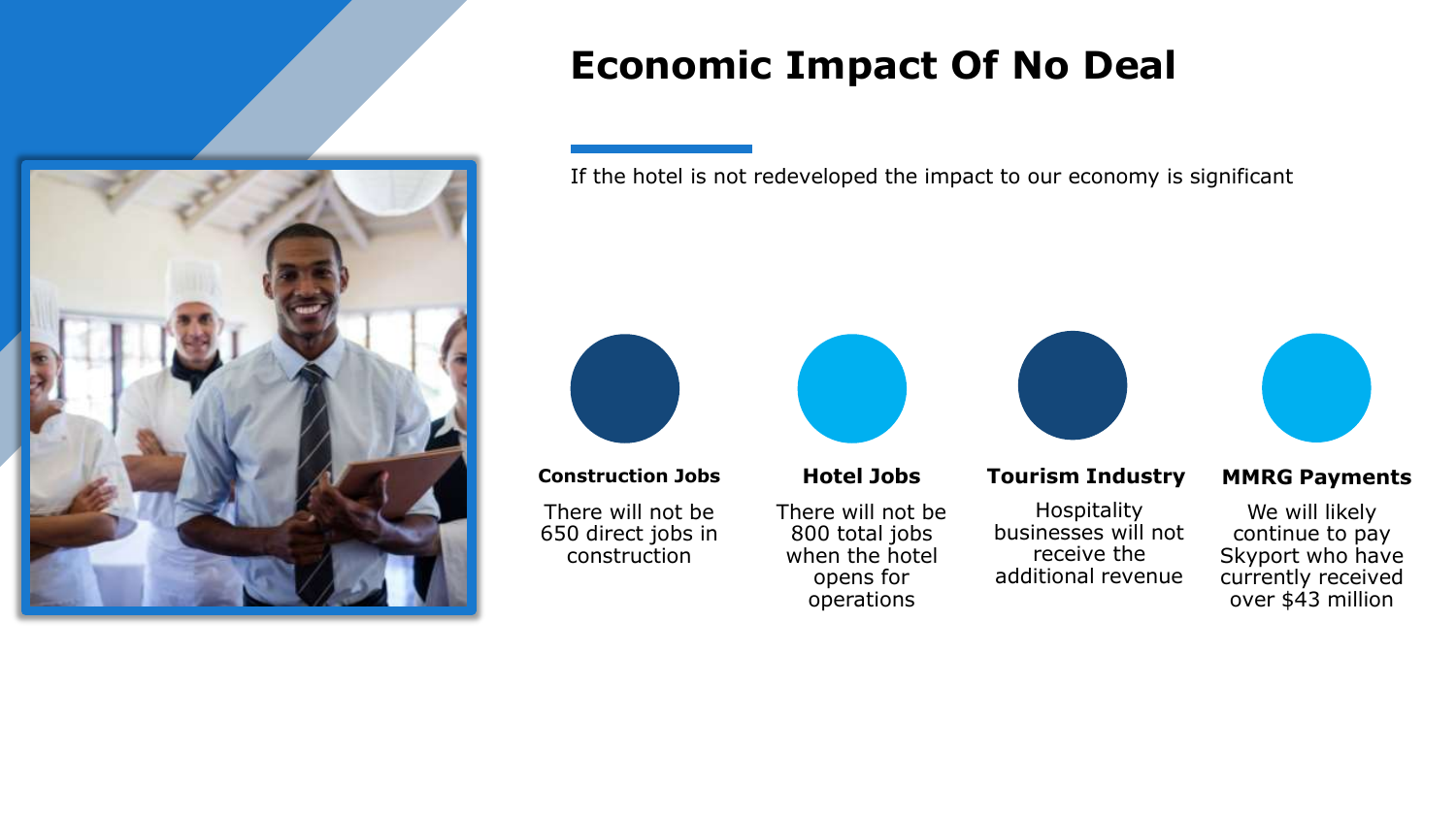

## **Benefits of Redevelopment**

If the hotel is redeveloped, the Government and Bermuda will benefit

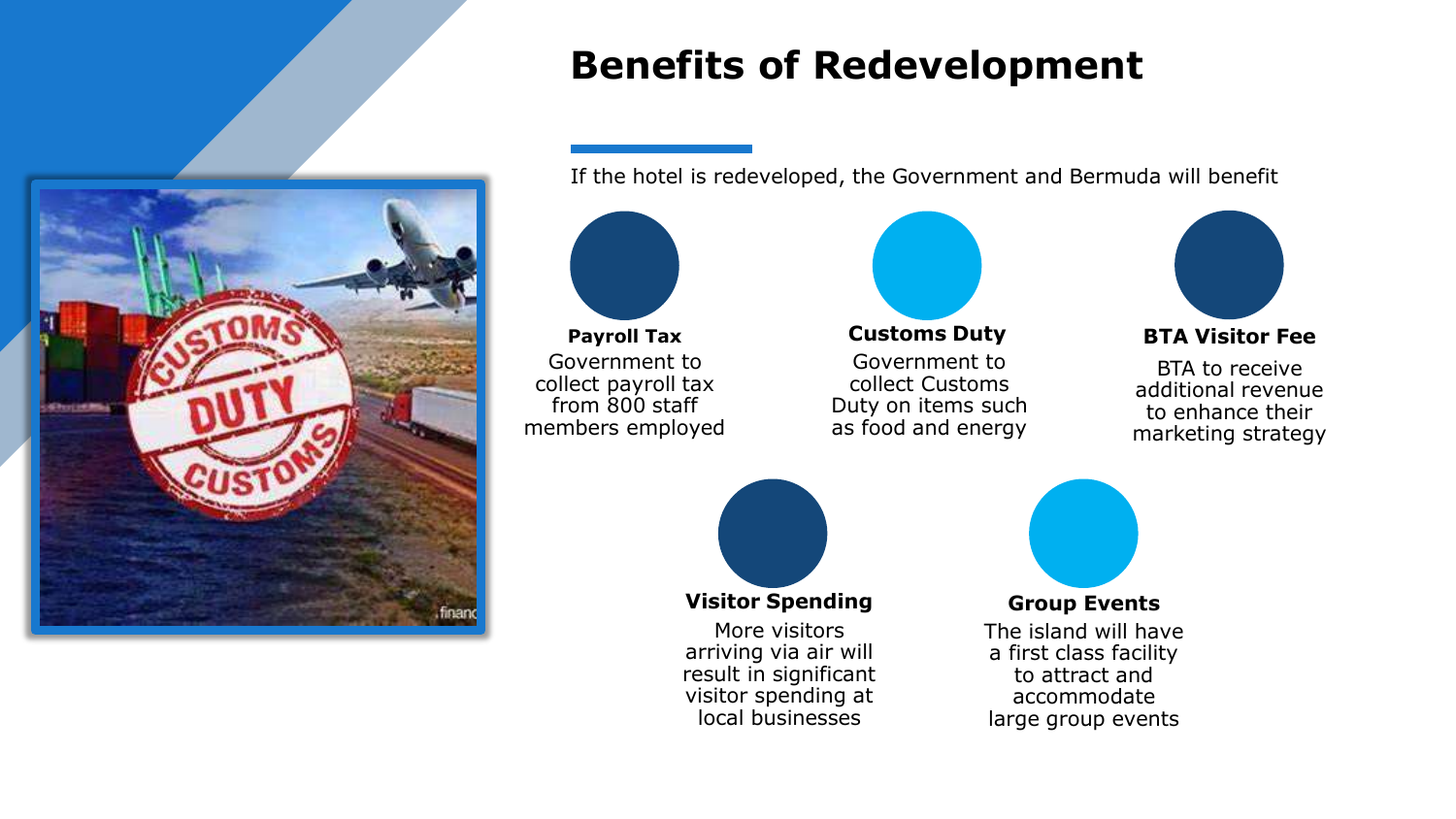

# **Conclusion**

The Government carefully assessed both the risks and potential economic benefits of this deal

The Government has learned from the past and has placed appropriate protections in place to protect taxpayer dollars

In spite of the 15 Year Concessions the redevelopment of the Fairmont Southampton hotel is without question a money earner for Bermuda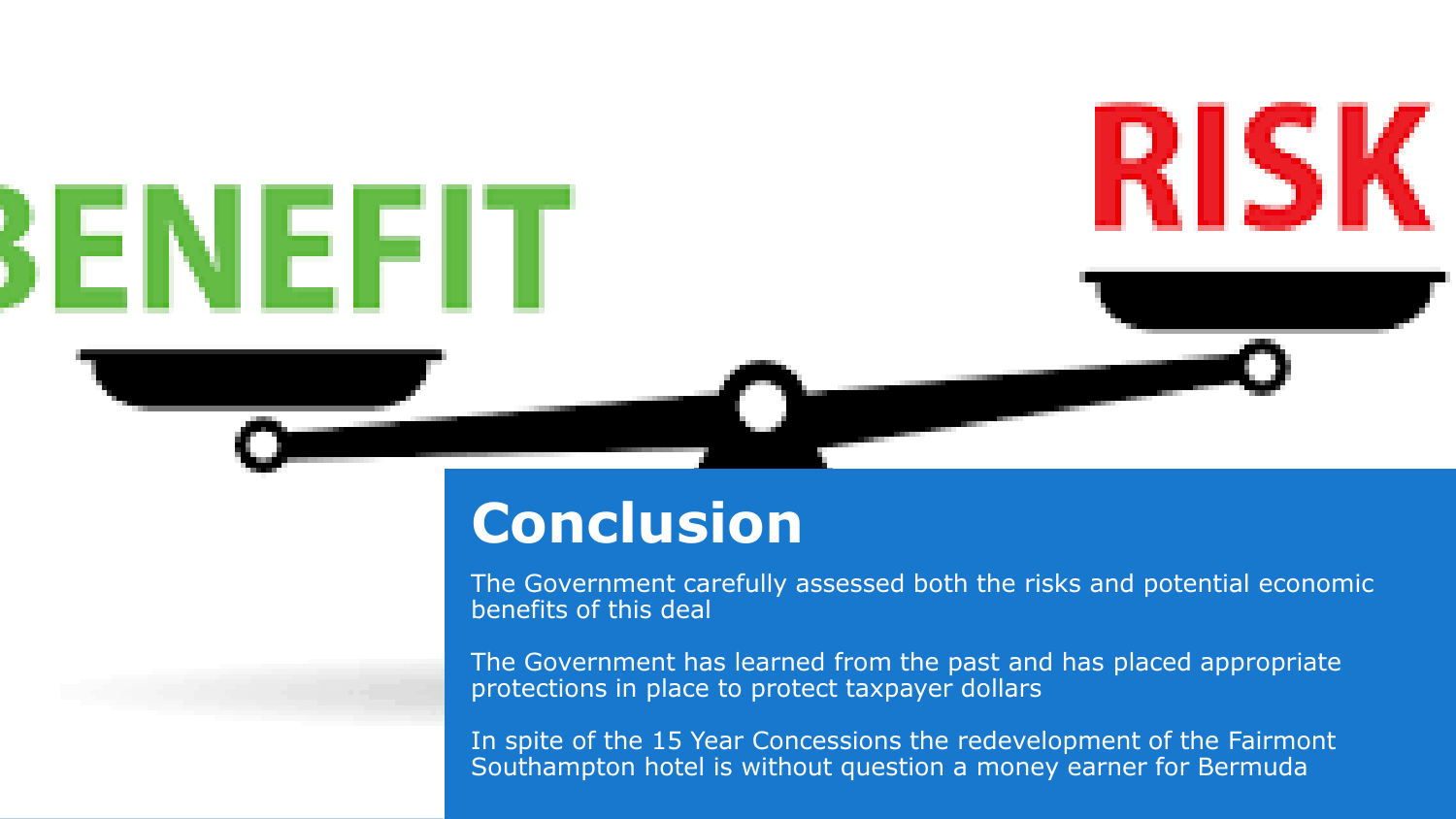

## **Fairmont Southampton Redevelopment Project**

**Questions & Answer**